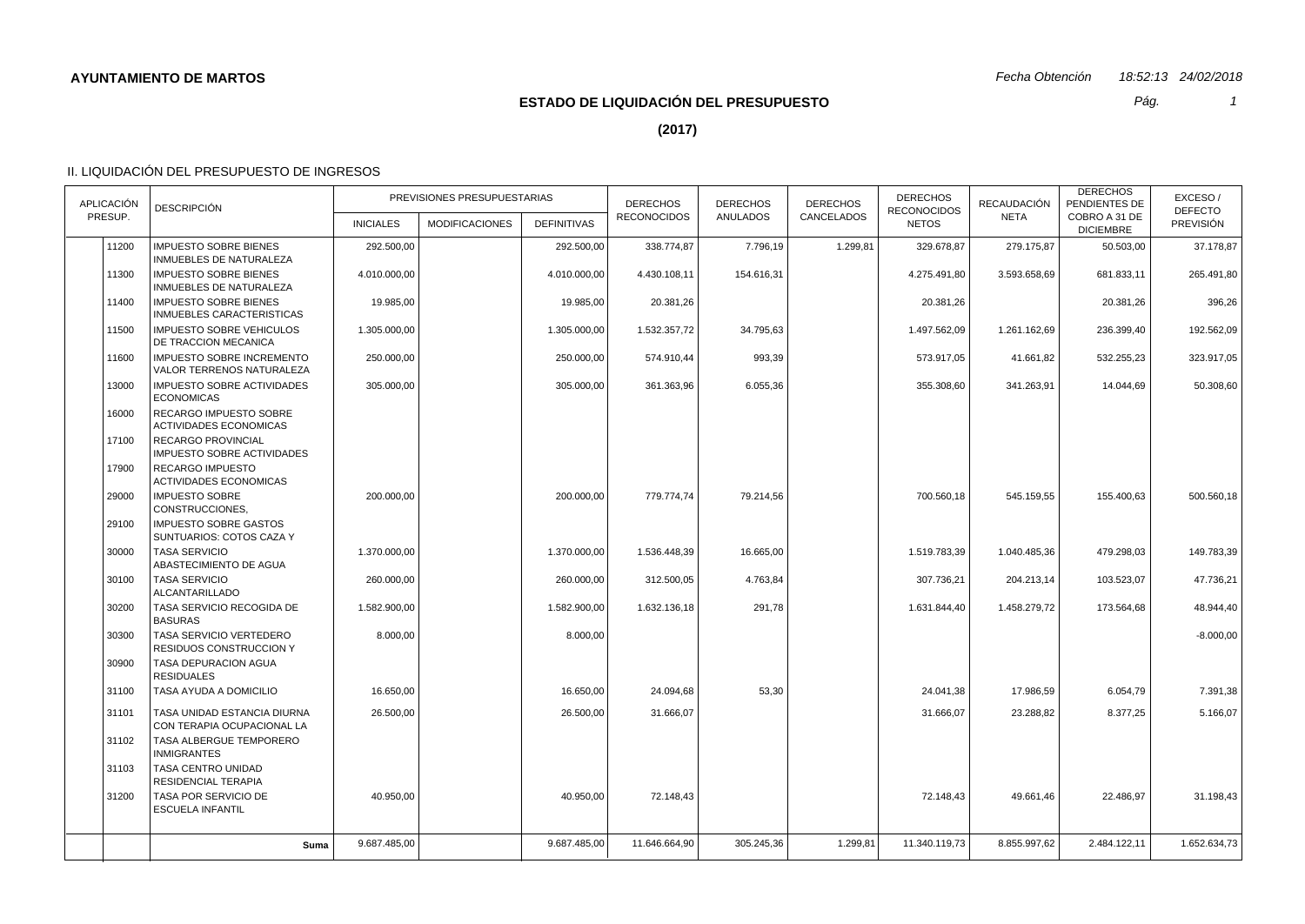# **ESTADO DE LIQUIDACIÓN DEL PRESUPUESTO**

*Pág.*

**(2017)**

## II. LIQUIDACIÓN DEL PRESUPUESTO DE INGRESOS

| <b>APLICACIÓN</b> | <b>DESCRIPCIÓN</b>                                            | PREVISIONES PRESUPUESTARIAS |                       |                    | <b>DERECHOS</b><br><b>RECONOCIDOS</b> | <b>DERECHOS</b><br><b>ANULADOS</b> | <b>DERECHOS</b><br>CANCELADOS | <b>DERECHOS</b><br><b>RECONOCIDOS</b> | <b>RECAUDACIÓN</b> | <b>DERECHOS</b><br>PENDIENTES DE  | EXCESO/<br><b>DEFECTO</b> |
|-------------------|---------------------------------------------------------------|-----------------------------|-----------------------|--------------------|---------------------------------------|------------------------------------|-------------------------------|---------------------------------------|--------------------|-----------------------------------|---------------------------|
| PRESUP.           |                                                               | <b>INICIALES</b>            | <b>MODIFICACIONES</b> | <b>DEFINITIVAS</b> |                                       |                                    |                               | <b>NETOS</b>                          | <b>NETA</b>        | COBRO A 31 DE<br><b>DICIEMBRE</b> | PREVISIÓN                 |
| 31201             | TASA CAMPAMENTOS DE<br><b>VERANO</b>                          |                             |                       |                    |                                       |                                    |                               |                                       |                    |                                   |                           |
| 31202             | TASA CENTRO ATENCION HIJOS<br>TRABAJADORES TEMPOREROS         | 100,00                      |                       | 100,00             | 797,50                                |                                    |                               | 797,50                                | 797,50             |                                   | 697,50                    |
| 31300             | TASA PISCINA E INSTALACIONES<br><b>DEPORTIVAS</b>             | 87.500,00                   |                       | 87.500,00          | 118.402,25                            | 24,00                              |                               | 118.378,25                            | 116.404,25         | 1.974,00                          | 30.878,25                 |
| 31900             | TASA POR SERVICIO DE<br>CEMENTERIO MUNICIPAL                  | 7.500,00                    |                       | 7.500,00           | 16.303,03                             | 9.954,26                           |                               | 6.348,77                              | $-1.791,40$        | 8.140,17                          | $-1.151,23$               |
| 31901             | TASA DE MERCADOS                                              | 10,00                       |                       | 10,00              | 13,00                                 |                                    |                               | 13,00                                 | 11,00              | 2,00                              | 3,00                      |
| 31902             | TASA ESTACION DE AUTOBUSES                                    | 12.200,00                   |                       | 12.200,00          | 15.014,70                             | 1.575,10                           |                               | 13.439,60                             | 10.808,15          | 2.631,45                          | 1.239,60                  |
| 31903             | TASA EMISORA MUNICIPAL                                        | 14.070,00                   |                       | 14.070,00          | 14.728,20                             | 72,00                              |                               | 14.656,20                             | 10.544,20          | 4.112,00                          | 586,20                    |
| 31904             | TASA EXTINCION INCENDIOS,<br>PREVENCION RUINAS Y DEMAS        |                             |                       |                    |                                       |                                    |                               |                                       |                    |                                   |                           |
| 31905             | TASA APARCAMIENTO DE<br><b>CAMIONES</b>                       | 10.000,00                   |                       | 10.000,00          | 3.060,00                              |                                    |                               | 3.060,00                              |                    | 3.060,00                          | $-6.940,00$               |
| 31906             | TASA TRANSPORTE COLECTIVO<br><b>URBANO VIAJEROS</b>           |                             |                       |                    |                                       |                                    |                               |                                       |                    |                                   |                           |
| 31907             | TASA APARCAMIENTO MERCADO<br><b>SANTA MARTA</b>               |                             |                       |                    |                                       |                                    |                               |                                       |                    |                                   |                           |
| 32100             | TASA LICENCIAS URBANISTICAS                                   | 130.000,00                  |                       | 130.000,00         | 314.304,53                            | 2.132,71                           |                               | 312.171,82                            | 288.155,91         | 24.015,91                         | 182.171,82                |
| 32200             | CEDULAS DE HABITABILIDAD Y<br>LICENCIAS DE 1ª OCUPACION       | 7.500,00                    |                       | 7.500,00           | 34.094,38                             | 3.508,23                           |                               | 30.586,15                             | 30.017,48          | 568,67                            | 23.086,15                 |
| 32300             | TASA POR OTROS SERVICIOS<br><b>URBANISTICOS</b>               | 2.100,00                    |                       | 2.100,00           | 19.987,45                             | 93,53                              |                               | 19.893,92                             | 12.735,82          | 7.158,10                          | 17.793,92                 |
| 32500             | <b>TASA EXPEDICION</b><br>DOCUMENTOS ADTVOS., UTIL.           | 19.500,00                   |                       | 19.500,00          | 25.153,91                             | 53,64                              |                               | 25.100,27                             | 24.498,17          | 602,10                            | 5.600,27                  |
| 32600             | TASA POR RETIRADA DE<br>VEHICULOS DE LA VIA PUBLICA           | 1.285,00                    |                       | 1.285,00           | 4.712,80                              | 70,80                              |                               | 4.642,00                              | 4.642,00           |                                   | 3.357,00                  |
| 32900             | TASA UTILIZACION ESCUDO<br>MPAL.                              |                             |                       |                    |                                       |                                    |                               |                                       |                    |                                   |                           |
| 32901             | TASA LICENCIA DE APERTURA<br><b>ESTABLECIMIENTOS</b>          | 28.000,00                   |                       | 28.000,00          | 8.861,93                              |                                    |                               | 8.861,93                              | 8.352,54           | 509,39                            | $-19.138,07$              |
| 32902             | TASA LICENCIAS AUTO-TAXIS Y<br><b>DEMAS VEHICULOS LIGEROS</b> |                             |                       |                    | 250,10                                |                                    |                               | 250,10                                | 250,10             |                                   | 250,10                    |
| 32903             | TASA CONTROL PREVIO O POST.<br><b>INICIO APERTURA</b>         | 12.840,00                   |                       | 12.840,00          | 14.124,00                             |                                    |                               | 14.124,00                             | 13.684,00          | 440,00                            | 1.284,00                  |
| 32904             | TASA REGISTRO MUNICIPAL<br>ANIMALES COMPAÑIA                  |                             |                       |                    |                                       |                                    |                               |                                       |                    |                                   |                           |
| 33000             | TASA ESTACIONAMIENTO<br><b>LIMITADO</b>                       | 39.000,00                   |                       | 39.000,00          | 38.403,56                             |                                    |                               | 38.403,56                             | 38.403,56          |                                   | $-596,44$                 |
|                   | Suma                                                          | 10.059.090,00               |                       | 10.059.090,00      | 12.274.876,24                         | 322.729,63                         | 1.299,81                      | 11.950.846,80                         | 9.413.510,90       | 2.537.335,90                      | 1.891.756,80              |

*2*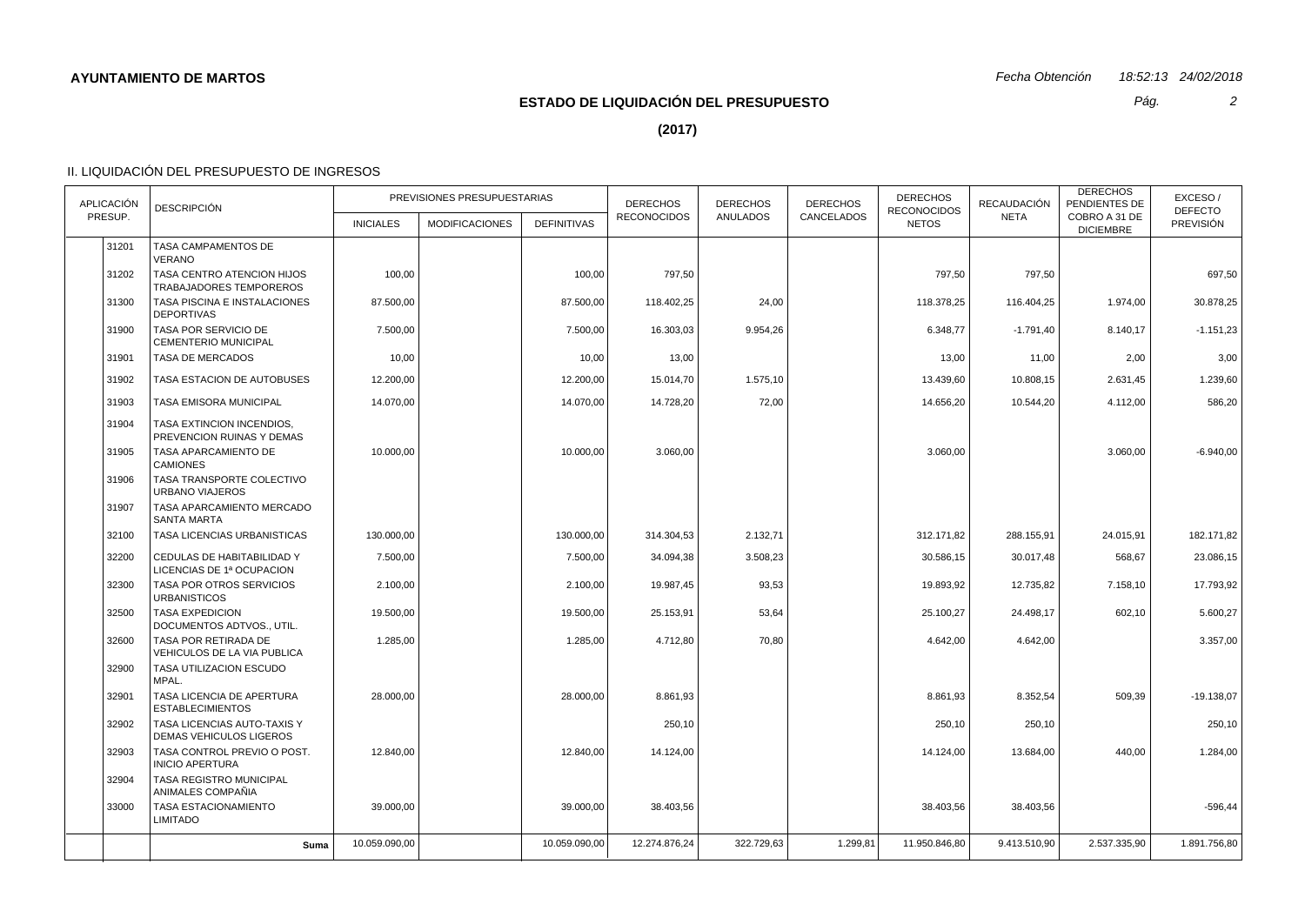*Pág.*

*3*

**(2017)**

| <b>APLICACIÓN</b><br>PRESUP. |       | <b>DESCRIPCIÓN</b>                                               | PREVISIONES PRESUPUESTARIAS |                       |                    | <b>DERECHOS</b><br><b>RECONOCIDOS</b> | <b>DERECHOS</b><br><b>ANULADOS</b> | <b>DERECHOS</b> | <b>DERECHOS</b><br><b>RECONOCIDOS</b> | <b>RECAUDACIÓN</b><br><b>NETA</b> | <b>DERECHOS</b><br>PENDIENTES DE  | EXCESO/<br><b>DEFECTO</b> |
|------------------------------|-------|------------------------------------------------------------------|-----------------------------|-----------------------|--------------------|---------------------------------------|------------------------------------|-----------------|---------------------------------------|-----------------------------------|-----------------------------------|---------------------------|
|                              |       |                                                                  | <b>INICIALES</b>            | <b>MODIFICACIONES</b> | <b>DEFINITIVAS</b> |                                       |                                    | CANCELADOS      | <b>NETOS</b>                          |                                   | COBRO A 31 DE<br><b>DICIEMBRE</b> | <b>PREVISIÓN</b>          |
|                              | 33100 | TASA ENTRADA VEHICULOS Y<br>RESERVA VIA PUBLICA                  | 68.875,00                   |                       | 68.875,00          | 79.624,80                             | 1.626,87                           |                 | 77.997,93                             | 74.257.09                         | 3.740,84                          | 9.122,93                  |
|                              | 33200 | TASA APROV. ESP. DOM. PUBL.<br><b>LOCAL EMPRESAS SUMINISTROS</b> | 315.000,00                  |                       | 315.000,00         | 337.288,12                            | 15,87                              |                 | 337.272,25                            | 321.110,09                        | 16.162,16                         | 22.272,25                 |
|                              | 33400 | TASA POR APERTURA DE CALAS<br>Y ZANJAS EN LA VIA PUBLICA         | 400,00                      |                       | 400,00             | 2.720,37                              |                                    |                 | 2.720,37                              | 2.720,37                          |                                   | 2.320,37                  |
|                              | 33500 | TASA POR OCUPACION DE LA<br>VIA PUBLICA CON TERRAZAS             | 33.000,00                   |                       | 33.000,00          | 94.749,62                             | 1.524,47                           |                 | 93.225,15                             | 77.725,72                         | 15.499,43                         | 60.225,15                 |
|                              | 33700 | TASA POR APROVECHAMIENTO<br>DEL VUELO                            | 385,00                      |                       | 385,00             | 1.055,95                              | 27,26                              |                 | 1.028,69                              | 540,39                            | 488,30                            | 643,69                    |
|                              | 33800 | <b>COMPENSACION DE</b><br>TELEFONICA DE ESPAÑA S.A.              | 40.000,00                   |                       | 40.000,00          | 51.610,71                             |                                    |                 | 51.610,71                             | 51.610,71                         |                                   | 11.610,71                 |
|                              | 33900 | TASA OCUPACION SUBSUELO.<br>SUELO DE LA VIA PUBLICA              | 3.320,00                    |                       | 3.320,00           | 3.211,58                              |                                    |                 | 3.211.58                              | 2.782,94                          | 428.64                            | $-108,42$                 |
|                              | 33901 | TASA KIOSCOS EN VIA PUBLICA                                      | 340,00                      |                       | 340,00             | 513,68                                |                                    |                 | 513,68                                | 513,68                            |                                   | 173,68                    |
|                              | 33902 | TASA PUESTOS, BARRACAS Y<br>DEMAS EN VIA PUBLICA                 | 90.000,00                   |                       | 90.000,00          | 103.683,15                            | 96,00                              |                 | 103.587,15                            | 83.548,01                         | 20.039,14                         | 13.587,15                 |
|                              | 33903 | <b>TASA MERCANCIAS.</b><br><b>ESCOMBROS Y DEMAS EN VIA</b>       | 3.500,00                    |                       | 3.500,00           | 5.862,61                              | 453,82                             |                 | 5.408,79                              | 5.395,69                          | 13,10                             | 1.908,79                  |
|                              | 33904 | TASA SUMINISTRO ENERGIA<br>ELECTRICA EN RECINTOS                 | 4.250,00                    |                       | 4.250,00           | 7.407,52                              | 86,52                              |                 | 7.321,00                              | 7.321,00                          |                                   | 3.071,00                  |
|                              | 34200 | PRECIO PUBLICO ESCUELA<br>MUNICIPAL PATRIMONIO                   | 2.500,00                    |                       | 2.500,00           | 1.600,00                              |                                    |                 | 1.600,00                              | 1.600,00                          |                                   | $-900,00$                 |
|                              | 34201 | PRECIO PUBLICO ESCUELA<br><b>MUNICIPAL PINTURA</b>               | 5.670,00                    |                       | 5.670,00           | 8.190,00                              | 645,00                             |                 | 7.545,00                              | 7.530,00                          | 15,00                             | 1.875,00                  |
|                              | 34202 | PRECIO PUBLICO ESCUELA<br><b>MUNICIPAL TEATRO</b>                | 5.400,00                    |                       | 5.400,00           | 945,00                                | 150,00                             |                 | 795,00                                | 750,00                            | 45,00                             | $-4.605,00$               |
|                              | 34203 | PRECIO PUBLICO ESCUELA<br><b>MUNICIPAL DANZA</b>                 | 10.800,00                   |                       | 10.800,00          | 15.240,00                             | 285,00                             |                 | 14.955,00                             | 14.745,00                         | 210,00                            | 4.155,00                  |
|                              | 34204 | PRECIO PUBLICO ESCUELA<br><b>MUNICIPAL MUSICA</b>                | 5.000,00                    |                       | 5.000,00           | 8.910,05                              | 180,00                             |                 | 8.730,05                              | 8.730,00                          | 0,05                              | 3.730,05                  |
|                              | 34205 | PRECIO PUBLICO PROGRAMA<br><b>DIVIERTETE</b>                     | 12.230,00                   |                       | 12.230,00          | 14.920,00                             | 440,00                             |                 | 14.480,00                             | 14.480,00                         |                                   | 2.250,00                  |
|                              | 34400 | PRECIO PUBL. PROGRAMACION<br>CULTURAL TEATRO MUNICIPAL           | 10.000,00                   | 6.723,50              | 16.723,50          | 25.166,50                             | 120,00                             |                 | 25.046,50                             | 25.031,50                         | 15,00                             | 8.323,00                  |
|                              | 34401 | <b>PRECIO PUBLICO</b><br>ESPECTACULOS PREFERIA Y                 | 5.500,00                    | 32.379,00             | 37.879,00          | 38.124,00                             |                                    |                 | 38.124,00                             | 38.124,00                         |                                   | 245,00                    |
|                              | 34402 | PRECIO PUBLICO ASISTENCIA<br>CONCURSO CARNAVAL                   | 500,00                      |                       | 500,00             | 3.328,00                              |                                    |                 | 3.328,00                              | 3.328,00                          |                                   | 2.828,00                  |
|                              | 34403 | PRECIO PUBLICO<br>PROYECCIONES CINE                              | 30.000,00                   |                       | 30.000,00          | 3.727,27                              |                                    |                 | 3.727,27                              | 3.727,27                          |                                   | $-26.272,73$              |
|                              |       |                                                                  | 10.705.760,00               | 39.102,50             | 10.744.862,50      | 13.082.755,17                         | 328.380,44                         | 1.299,81        | 12.753.074,92                         | 10.159.082,36                     | 2.593.992,56                      | 2.008.212,42              |
|                              |       | Suma                                                             |                             |                       |                    |                                       |                                    |                 |                                       |                                   |                                   |                           |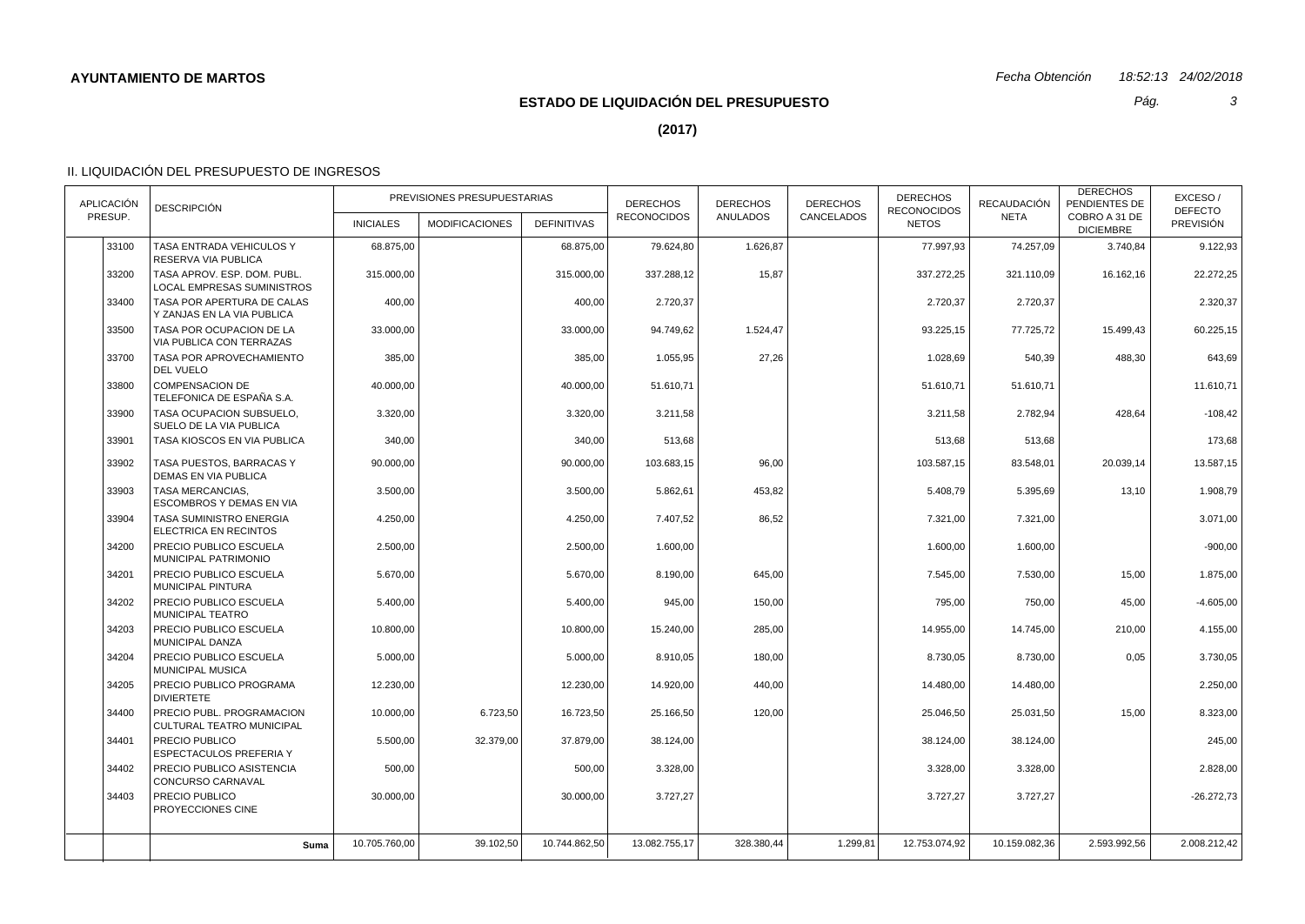# **ESTADO DE LIQUIDACIÓN DEL PRESUPUESTO**

*Pág.*

*4*

**(2017)**

| APLICACIÓN | <b>DESCRIPCIÓN</b>                                         | PREVISIONES PRESUPUESTARIAS |                       |                    | <b>DERECHOS</b><br><b>RECONOCIDOS</b> | <b>DERECHOS</b><br><b>ANULADOS</b> | <b>DERECHOS</b><br>CANCELADOS | <b>DERECHOS</b><br><b>RECONOCIDOS</b> | RECAUDACIÓN   | <b>DERECHOS</b><br>PENDIENTES DE  | EXCESO/<br><b>DEFECTO</b> |
|------------|------------------------------------------------------------|-----------------------------|-----------------------|--------------------|---------------------------------------|------------------------------------|-------------------------------|---------------------------------------|---------------|-----------------------------------|---------------------------|
| PRESUP.    |                                                            | <b>INICIALES</b>            | <b>MODIFICACIONES</b> | <b>DEFINITIVAS</b> |                                       |                                    |                               | <b>NETOS</b>                          | <b>NETA</b>   | COBRO A 31 DE<br><b>DICIEMBRE</b> | <b>PREVISIÓN</b>          |
| 34900      | PRECIO PUBL. PRODUCTOS<br>UNIDAD ESTANCIA DIURNA           | 330,00                      |                       | 330,00             | 227,84                                |                                    |                               | 227,84                                | 227,84        |                                   | $-102,16$                 |
| 34901      | PRECIO PUBLICO SUMINISTRO<br>AGUA NO POTABLE PARA          | 1.750,00                    |                       | 1.750,00           | 1.732,50                              |                                    |                               | 1.732,50                              | 1.728,50      | 4,00                              | $-17,50$                  |
| 34902      | PRECIO PUBLICO UTILIZACION<br>TEATRO MUNICIPAL Y OTROS     | 3.250,00                    |                       | 3.250,00           | 5.684,05                              | 302,00                             |                               | 5.382.05                              | 5.082,00      | 300,05                            | 2.132,05                  |
| 34903      | PRECIO PUBLICO RUTAS<br><b>SENDERISTAS</b>                 | 2.500,00                    |                       | 2.500,00           | 1.560,00                              |                                    |                               | 1.560,00                              | 1.560,00      |                                   | $-940,00$                 |
| 34904      | OTROS PRECIOS PUBLICOS                                     |                             |                       |                    | 7.939,00                              |                                    |                               | 7.939,00                              | 7.617,00      | 322,00                            | 7.939,00                  |
| 35000      | <b>CONTRIBUCIONES ESPECIALES</b><br><b>CAMINOS RURALES</b> |                             |                       |                    | 791.643,75                            | 494.746,17                         |                               | 296.897,58                            | 204.247,43    | 92.650,15                         | 296.897,58                |
| 35100      | CONTRIB. ESPECIALES SERVICIO<br><b>EXTINCION INCENDIOS</b> |                             |                       |                    |                                       |                                    |                               |                                       |               |                                   |                           |
| 38900      | REINTEGRO DE PAGOS POR<br>OPERACIONES CORRIENTES           | 410,00                      |                       | 410,00             | 14.315,08                             | 7.941,51                           |                               | 6.373,57                              | 1.953,38      | 4.420,19                          | 5.963,57                  |
| 39100      | <b>MULTAS POR INFRACCIONES</b><br><b>URBANISTICAS</b>      |                             |                       |                    |                                       |                                    |                               |                                       |               |                                   |                           |
| 39110      | MULTAS POR INFRACCIONES<br>TRIBUTARIAS Y ANALOGAS          |                             |                       |                    |                                       |                                    |                               |                                       |               |                                   |                           |
| 39120      | MULTAS POLICIA LOCAL                                       | 92.500,00                   |                       | 92.500,00          | 479.927,11                            | 173.460,45                         |                               | 306.466,66                            | 156.674,09    | 149.792,57                        | 213.966,66                |
| 39190      | OTRAS MULTAS Y SANCIONES                                   | 12.000,00                   |                       | 12.000,00          | 60.097,72                             |                                    |                               | 60.097,72                             | 4.514,90      | 55.582,82                         | 48.097,72                 |
| 39200      | RECARGO POR DECLARACION<br><b>EXTEMPORANEA SIN</b>         | 3.220,00                    |                       | 3.220,00           | 899,98                                |                                    |                               | 899,98                                | 899,98        |                                   | $-2.320,02$               |
| 39210      | <b>RECARGO EJECUTIVO</b>                                   | 22.300,00                   |                       | 22.300,00          | 18.921,09                             |                                    |                               | 18.921,09                             | 18.921,09     |                                   | $-3.378.91$               |
| 39211      | RECARGO DE APREMIO                                         | 46.800,00                   |                       | 46.800,00          | 48.756,26                             | 512,39                             |                               | 48.243,87                             | 48.243,87     |                                   | 1.443,87                  |
| 39300      | <b>INTERESES DE DEMORA</b>                                 | 35.000,00                   |                       | 35.000,00          | 37.877,76                             | 470,92                             |                               | 37.406,84                             | 37.406,84     |                                   | 2.406,84                  |
| 39610      | CUOTA URB. AMPL. POLIGONO<br><b>INDUSTRIAL</b>             |                             |                       |                    | 33.276,06                             | 39.014,13                          |                               | $-5.738,07$                           | $-5.738,07$   |                                   | $-5.738,07$               |
| 39700      | <b>CANON POR</b><br><b>APROVECHAMIENTOS</b>                |                             |                       |                    |                                       |                                    |                               |                                       |               |                                   |                           |
| 39710      | <b>OTROS INGRESOS POR</b><br><b>APROVECHAMIENTOS</b>       |                             |                       |                    | 5.177,61                              |                                    |                               | 5.177,61                              | 5.177,61      |                                   | 5.177,61                  |
| 39900      | ANUNCIOS A CARGO DE<br><b>PARTICULARES</b>                 | 4.350,00                    |                       | 4.350,00           | 3.636,31                              |                                    |                               | 3.636,31                              | 2.631,23      | 1.005,08                          | $-713,69$                 |
| 39901      | <b>RECURSOS EVENTUALES</b><br>(INDETERMINADOS)             | 750,00                      |                       | 750,00             | 15.025,27                             | 12.613,39                          |                               | 2.411,88                              | 2.411,88      |                                   | 1.661,88                  |
| 39902      | INDEMNIZACIONES POR DAÑOS<br>EN BIENES PUBLICOS            | 10.000,00                   |                       | 10.000,00          | 16.143,65                             |                                    |                               | 16.143,65                             | 16.143,65     |                                   | 6.143,65                  |
|            |                                                            | 10.940.920,00               | 39.102,50             | 10.980.022,50      | 14.625.596,21                         | 1.057.441,40                       | 1.299,81                      | 13.566.855,00                         | 10.668.785,58 | 2.898.069,42                      | 2.586.832,50              |
|            | Suma                                                       |                             |                       |                    |                                       |                                    |                               |                                       |               |                                   |                           |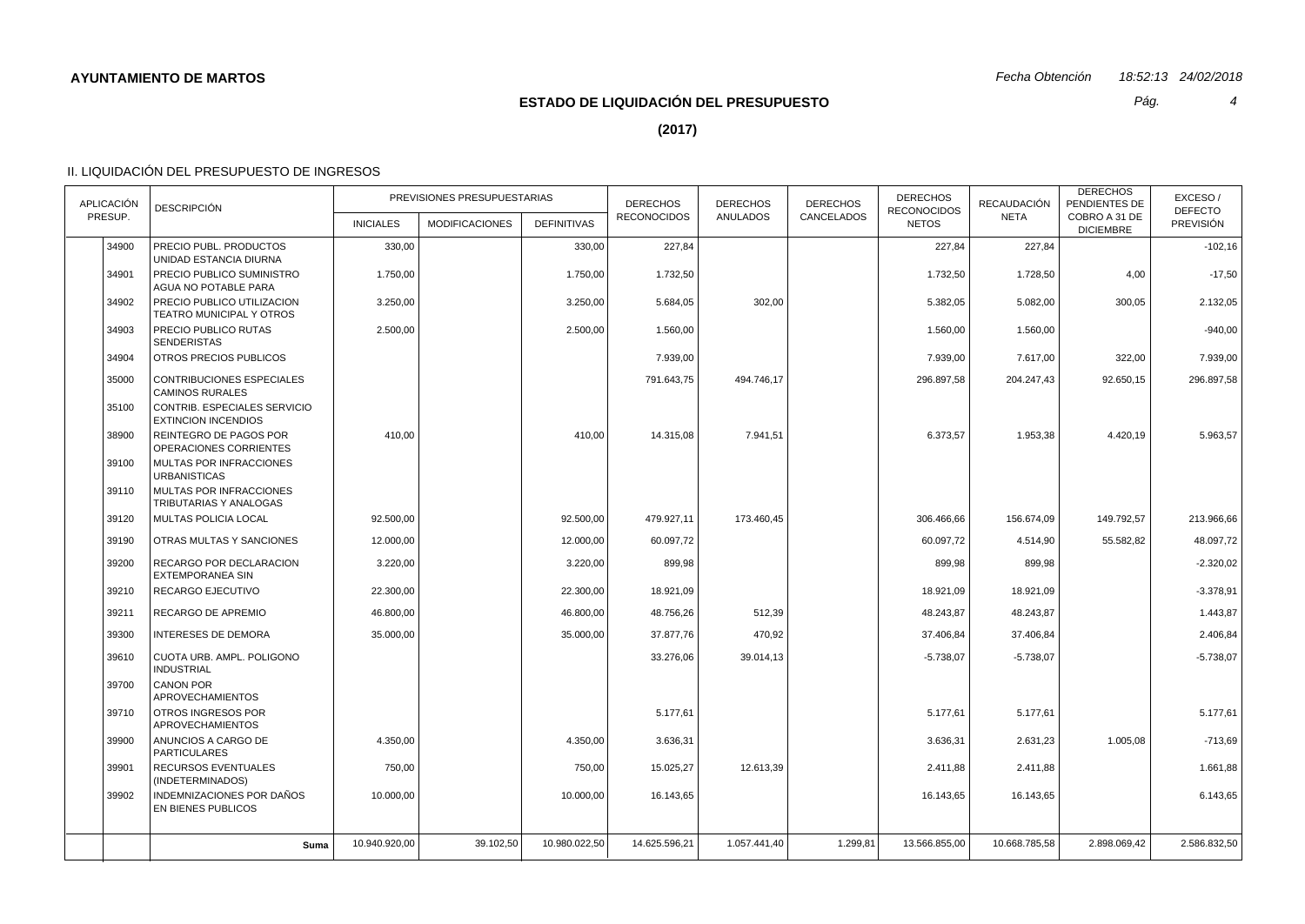# **ESTADO DE LIQUIDACIÓN DEL PRESUPUESTO**

*Pág.*

*5*

**(2017)**

| <b>APLICACIÓN</b> | <b>DESCRIPCIÓN</b>                                      | PREVISIONES PRESUPUESTARIAS |                       |                    | <b>DERECHOS</b>    | <b>DERECHOS</b> | <b>DERECHOS</b> | <b>DERECHOS</b><br><b>RECONOCIDOS</b> | RECAUDACIÓN   | <b>DERECHOS</b><br>PENDIENTES DE  | EXCESO/<br><b>DEFECTO</b> |
|-------------------|---------------------------------------------------------|-----------------------------|-----------------------|--------------------|--------------------|-----------------|-----------------|---------------------------------------|---------------|-----------------------------------|---------------------------|
| PRESUP.           |                                                         | <b>INICIALES</b>            | <b>MODIFICACIONES</b> | <b>DEFINITIVAS</b> | <b>RECONOCIDOS</b> | <b>ANULADOS</b> | CANCELADOS      | <b>NETOS</b>                          | <b>NETA</b>   | COBRO A 31 DE<br><b>DICIEMBRE</b> | <b>PREVISIÓN</b>          |
| 39903             | EJECUCION SUBSIDIARIA DE<br><b>OBRAS</b>                | 1.000,00                    |                       | 1.000,00           | 12.000,10          |                 |                 | 12.000,10                             | 0,10          | 12.000,00                         | 11.000,10                 |
| 42000             | PARTICIPACION TRIBUTOS DEL<br>ESTADO                    | 5.116.075,00                |                       | 5.116.075,00       | 5.087.057,01       | 45.487,56       |                 | 5.041.569,45                          | 5.041.569,45  |                                   | $-74.505,55$              |
| 42010             | FONDO COMPLEMENTARIO DE<br><b>FINANCIACION</b>          |                             |                       |                    |                    |                 |                 |                                       |               |                                   |                           |
| 42020             | <b>COMPENSACION POR</b><br><b>BENEFICIOS FISCALES</b>   |                             |                       |                    |                    |                 |                 |                                       |               |                                   |                           |
| 42090             | OTRAS TRANSF. CORRIENTES<br>DE LA ADMON. GRAL. ESTADO   | 325,00                      |                       | 325,00             | 2.214,89           |                 |                 | 2.214,89                              | 2.214,89      |                                   | 1.889,89                  |
| 42091             | <b>SUBV. CORRIENTE</b><br>ESTRATEGIAS DESARROLLO        |                             | 554.165,00            | 554.165,00         | 554.165,00         |                 |                 | 554.165,00                            | 164.500,00    | 389.665,00                        |                           |
| 42100             | TRANSF. CORRIENTES DEL<br>SERVICIO PUBLICO DE EMPLEO    |                             | 11.141,09             | 11.141,09          | 11.141,09          |                 |                 | 11.141,09                             | 11.141,09     |                                   |                           |
| 42190             | TRANSF. CORRIENTES DE<br><b>OTROS ORGANISMOS</b>        |                             |                       |                    |                    |                 |                 |                                       |               |                                   |                           |
| 45000             | PARTICIPACION TRIBUTOS DE LA<br>COMUNIDAD AUTONOMA      | 1.266.710,00                |                       | 1.266.710,00       | 1.254.316,76       |                 |                 | 1.254.316,76                          | 1.254.316,76  |                                   | $-12.393,24$              |
| 45001             | OTRAS TRANSFERENCIAS<br>INCONDICIONADAS DE LA JUNTA     |                             |                       |                    |                    |                 |                 |                                       |               |                                   |                           |
| 45002             | JUNTA A.: TRANSF. CONV.<br><b>IGUALDAD Y POLITICAS</b>  | 265.191,00                  | 34.130,34             | 299.321,34         | 299.321,34         |                 |                 | 299.321,34                            | 299.321,34    |                                   |                           |
| 45060             | JUNTA A.: TRANSF. CONVENIO<br>PROG. ATENCION INFANTIL   | 68.040,00                   |                       | 68.040,00          | 61.443,00          |                 |                 | 61.443,00                             | 58.608,00     | 2.835,00                          | $-6.597,00$               |
| 45080             | OTRAS TRANSF. CORRIENTES<br>DE LA ADMON. GRAL. JUNTA A. |                             | 14.300,00             | 14.300,00          | 27.998,90          |                 |                 | 27.998,90                             | 12.142,84     | 15.856,06                         | 13.698,90                 |
| 45081             | JUNTA A.: SUBV. IGUALDAD Y<br>POLITICAS SOCIALES        | 22.915,00                   | 85.613,61             | 108.528,61         | 108.528,61         |                 |                 | 108.528,61                            | 108.528,61    |                                   |                           |
| 45082             | JUNTA A.: SUBV. CENTRO<br><b>INFORMACION MUJER</b>      | 26.835,00                   | 12.479,90             | 39.314,90          | 41.494,82          |                 |                 | 41.494,82                             | 31.121,11     | 10.373,71                         | 2.179,92                  |
| 45083             | <b>JUNTA A.: CENTRO</b><br><b>INFORMACION JUVENIL</b>   |                             |                       |                    |                    |                 |                 |                                       |               |                                   |                           |
| 45084             | JUNTA A.: SUBV. PLAN<br>FORMACION PROFESIONAL           |                             |                       |                    |                    |                 |                 |                                       |               |                                   |                           |
| 45100             | S.A.E.: APORTACIONES (E.<br>TALLER, CASA OFICIOS)       |                             |                       |                    |                    |                 |                 |                                       |               |                                   |                           |
| 45101             | S.A.E.: SUBV. FORMACION<br>PROFESIONAL PARA EL EMPLEO   |                             |                       |                    |                    |                 |                 |                                       |               |                                   |                           |
| 45102             | S.A.E.: SERVICIO ORIENTACION<br>PROFESIONAL             |                             |                       |                    |                    |                 |                 |                                       |               |                                   |                           |
| 45103             | S.A.E.: PROGRAMA ACCIONES<br><b>EXPERIMENTALES</b>      |                             |                       |                    |                    |                 |                 |                                       |               |                                   |                           |
|                   | Suma                                                    | 17.708.011,00               | 750.932,44            | 18.458.943,44      | 22.085.277,73      | 1.102.928,96    | 1.299,81        | 20.981.048,96                         | 17.652.249,77 | 3.328.799,19                      | 2.522.105,52              |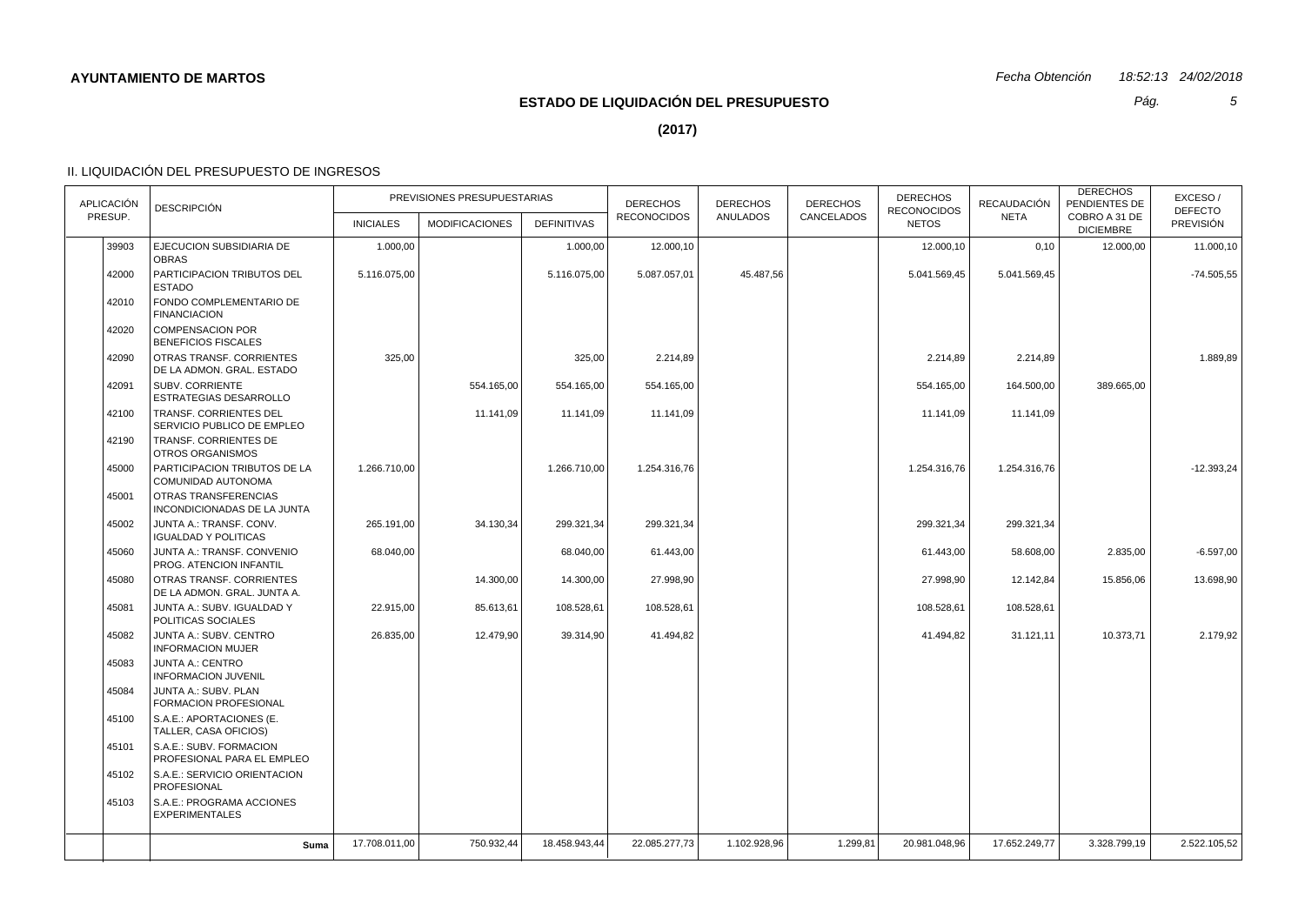# **ESTADO DE LIQUIDACIÓN DEL PRESUPUESTO**

*Pág.*

*6*

**(2017)**

| <b>APLICACIÓN</b> | <b>DESCRIPCIÓN</b>                                          | PREVISIONES PRESUPUESTARIAS |                       |                    | <b>DERECHOS</b>    | <b>DERECHOS</b> | <b>DERECHOS</b> | <b>DERECHOS</b><br><b>RECONOCIDOS</b> | RECAUDACIÓN   | <b>DERECHOS</b><br>PENDIENTES DE  | EXCESO/<br><b>DEFECTO</b> |
|-------------------|-------------------------------------------------------------|-----------------------------|-----------------------|--------------------|--------------------|-----------------|-----------------|---------------------------------------|---------------|-----------------------------------|---------------------------|
| PRESUP.           |                                                             | <b>INICIALES</b>            | <b>MODIFICACIONES</b> | <b>DEFINITIVAS</b> | <b>RECONOCIDOS</b> | <b>ANULADOS</b> | CANCELADOS      | <b>NETOS</b>                          | <b>NETA</b>   | COBRO A 31 DE<br><b>DICIEMBRE</b> | <b>PREVISIÓN</b>          |
| 45104             | AGENCIA SERV. SOC. Y<br>DEPEND.: TRANSF. CONV.              | 332.610,00                  | 8.082,06              | 340.692,06         | 340.692,06         |                 |                 | 340.692,06                            | 340.692,06    |                                   |                           |
| 45105             | AGENCIA SERV. SOC. Y<br>DEPEND.: TRANSF. CONV. UTD          | 160.000,00                  |                       | 160.000,00         | 168.931,19         |                 |                 | 168.931,19                            | 168.931,19    |                                   | 8.931,19                  |
| 45106             | AGENCIA SERV, SOC. Y<br>DEPEND.: TRANSF. CONV.              | 1.450.000,00                |                       | 1.450.000,00       | 1.206.405,38       |                 |                 | 1.206.405,38                          | 1.064.347,38  | 142.058,00                        | $-243.594.62$             |
| 45107             | AGENCIA PUBLICA AND. EDUC. Y<br>FORM.: TRANSF. CONV.        | 214.500,00                  |                       | 214.500,00         | 255.512,01         | 114,08          |                 | 255.397,93                            | 255.397,93    |                                   | 40.897,93                 |
| 46100             | DIPUTACION: SUBV. FINALISTAS<br><b>CORRIENTES</b>           |                             | 16.887,34             | 16.887,34          | 19.381,89          |                 |                 | 19.381,89                             | 19.381,89     |                                   | 2.494,55                  |
| 46101             | <b>DIPUTACION: CONVENIOS</b><br><b>CULTURALES</b>           | 13.160,00                   |                       | 13.160,00          | 13.612,90          |                 |                 | 13.612.90                             | 13.612,90     |                                   | 452,90                    |
| 46102             | DIPUTACION: PLAN LOCAL DE<br><b>ACTIVIDADES DEPORTIVAS</b>  | 17.000,00                   |                       | 17.000,00          | 17.000,00          |                 |                 | 17.000,00                             | 17.000,00     |                                   |                           |
| 46103             | DIPUTACION: CONVENIO MTO.<br>PARQUE BOMBERO                 | 295.000,00                  |                       | 295.000,00         |                    |                 |                 |                                       |               |                                   | $-295.000,00$             |
| 46104             | DIPUTACION: PLAN PROVINCIAL<br><b>COOPERACION SERVICIOS</b> | 103.645,00                  |                       | 103.645,00         | 103.645,00         |                 |                 | 103.645,00                            | 103.645,00    |                                   |                           |
| 46600             | F.E.M.P.: TRANSRENCIAS<br><b>CORRIENTES</b>                 |                             |                       |                    |                    |                 |                 |                                       |               |                                   |                           |
| 46700             | CONSORCIOS:<br>TRANSFERENCIAS CORRIENTES                    |                             |                       |                    |                    |                 |                 |                                       |               |                                   |                           |
| 47000             | APORTACIONES DE EMPRESAS<br><b>PRIVADAS</b>                 |                             |                       |                    |                    |                 |                 |                                       |               |                                   |                           |
| 48000             | APORTACIONES DE<br><b>PARTICULARES</b>                      | 2.500.00                    |                       | 2.500.00           | 2.500.00           |                 |                 | 2.500.00                              | 1.250,00      | 1.250,00                          |                           |
| 49000             | TRANSFERENCIAS CORRIENTES<br>DEL FONDO SOCIAL EUROPEO       |                             |                       |                    |                    |                 |                 |                                       |               |                                   |                           |
| 49100             | TRANSFERENCIAS CORRIENTES<br>DEL FONDO DE DESARROLLO        |                             |                       |                    |                    |                 |                 |                                       |               |                                   |                           |
| 49700             | OTRAS TRANSFERENCIAS<br>CORRIENTES DE LA UNION              |                             |                       |                    |                    |                 |                 |                                       |               |                                   |                           |
| 52000             | <b>INTERESES EN CAJAS Y BANCOS</b>                          | 675,00                      |                       | 675,00             | 2.292,00           |                 |                 | 2.292,00                              | 2.292,00      |                                   | 1.617,00                  |
| 53700             | <b>DIVIDENDOS PARTICIP.EN</b><br><b>EMPRESAS PRIVADAS</b>   |                             |                       |                    |                    |                 |                 |                                       |               |                                   |                           |
| 54100             | ARRENDAMIENTO FINCAS<br><b>URBANAS</b>                      | 3.820,00                    |                       | 3.820,00           | 3.853,15           | 141,40          |                 | 3.711,75                              | 813,05        | 2.898,70                          | $-108,25$                 |
| 54200             | ARRENDAMIENTO FINCAS<br><b>RUSTICAS</b>                     | 1.603,00                    |                       | 1.603,00           | 2.015,42           |                 |                 | 2.015,42                              | 1.576,35      | 439,07                            | 412,42                    |
| 54400             | CENSO ENFITEUTICO VEIASA                                    | 388,00                      |                       | 388,00             | 386,30             |                 |                 | 386,30                                | 386,30        |                                   | $-1,70$                   |
| 54401             | OTROS CENSOS                                                |                             |                       |                    |                    |                 |                 |                                       |               |                                   |                           |
|                   | Suma                                                        | 20.302.912,00               | 775.901,84            | 21.078.813,84      | 24.221.505,03      | 1.103.184,44    | 1.299,81        | 23.117.020,78                         | 19.641.575,82 | 3.475.444,96                      | 2.038.206,94              |
|                   |                                                             |                             |                       |                    |                    |                 |                 |                                       |               |                                   |                           |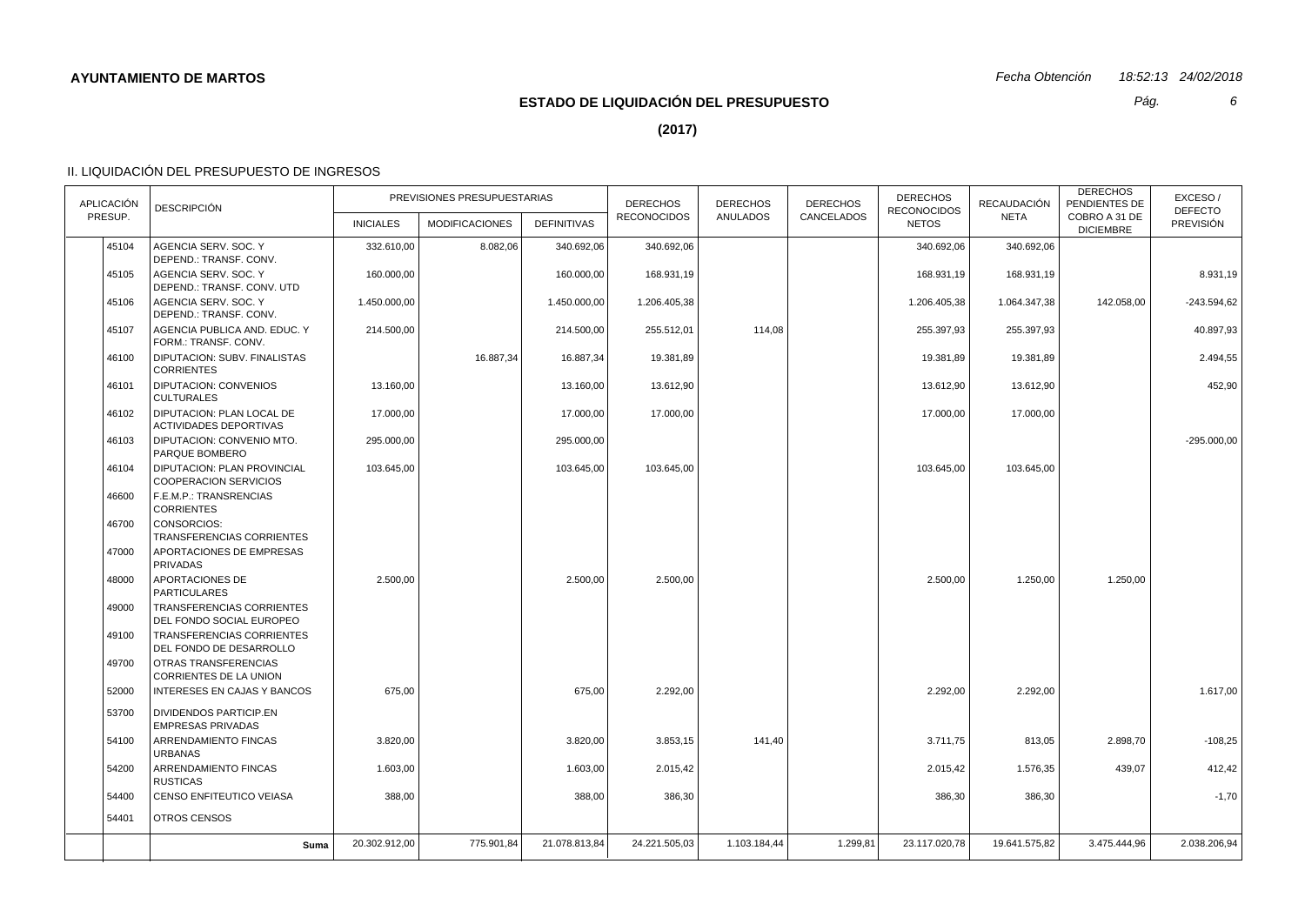*Pág.*

*7*

**(2017)**

| <b>APLICACIÓN</b> | <b>DESCRIPCIÓN</b>                                         | PREVISIONES PRESUPUESTARIAS |                       |                    | <b>DERECHOS</b>    | <b>DERECHOS</b><br>ANULADOS | <b>DERECHOS</b><br>CANCELADOS | <b>DERECHOS</b><br><b>RECONOCIDOS</b> | <b>RECAUDACIÓN</b> | <b>DERECHOS</b><br>PENDIENTES DE  | EXCESO/<br><b>DEFECTO</b> |
|-------------------|------------------------------------------------------------|-----------------------------|-----------------------|--------------------|--------------------|-----------------------------|-------------------------------|---------------------------------------|--------------------|-----------------------------------|---------------------------|
| PRESUP.           |                                                            | <b>INICIALES</b>            | <b>MODIFICACIONES</b> | <b>DEFINITIVAS</b> | <b>RECONOCIDOS</b> |                             |                               | <b>NETOS</b>                          | <b>NETA</b>        | COBRO A 31 DE<br><b>DICIEMBRE</b> | <b>PREVISIÓN</b>          |
| 54900             | OTRAS RENTAS DE BIENES<br><b>INMUEBLES</b>                 |                             |                       |                    |                    |                             |                               |                                       |                    |                                   |                           |
| 54901             | ARRENDAMIENTO MUPIS Y<br>VALLAS PUBLICITARIAS EN VIAS      | 2.000,00                    |                       | 2.000,00           | 2.000,00           |                             |                               | 2.000,00                              | 2.000,00           |                                   |                           |
| 55200             | CONCESION FRANJA TERRENO<br>CALLE VILCHEZ POLIGONO         | 3.470,00                    |                       | 3.470,00           | 2.002,91           |                             |                               | 2.002,91                              | 1.135,13           | 867,78                            | $-1.467,09$               |
| 55400             | PRODUCTO DE EXPLOTACIONES<br><b>FORESTALES</b>             |                             |                       |                    |                    |                             |                               |                                       |                    |                                   |                           |
| 55900             | CONCESIONES EXPLOTACIONES<br>BARES, RESTAURANTES, CAFES    | 19.786,00                   |                       | 19.786,00          | 21.087,29          | 2.000,00                    |                               | 19.087,29                             | 6.428,14           | 12.659,15                         | $-698,71$                 |
| 55901             | OTRAS CONCESIONES Y<br><b>APROVECHAMIENTOS</b>             | 3.855,00                    |                       | 3.855,00           | 4.311,26           |                             |                               | 4.311,26                              | 3.459,26           | 852,00                            | 456,26                    |
| 59900             | OTROS INGRESOS<br><b>PATRIMONIALES</b>                     |                             |                       |                    |                    |                             |                               |                                       |                    |                                   |                           |
| 60000             | <b>ENAJENACION SOLARES SIN</b><br>EDIFICAR USO RESIDENCIAL |                             |                       |                    |                    |                             |                               |                                       |                    |                                   |                           |
| 60001             | <b>ENAJENACION SOLARES SIN</b><br>EDIFICAR USO INDUSTRIAL  |                             |                       |                    |                    |                             |                               |                                       |                    |                                   |                           |
| 60100             | <b>ENAJENACION FINCAS RUSTICAS</b>                         |                             |                       |                    |                    |                             |                               |                                       |                    |                                   |                           |
| 60200             | <b>ENAJENACION PARCELAS</b><br>SOBRANTES VIA PUBL.         |                             |                       |                    |                    |                             |                               |                                       |                    |                                   |                           |
| 60300             | <b>ENAJENACION SOLARES USO</b><br>RESIDENCIAL INTEGRANTES  |                             |                       |                    |                    |                             |                               |                                       |                    |                                   |                           |
| 60301             | <b>ENAJENACION SOLARES USO</b><br>INDUSTRIAL INTEGRANTES   |                             |                       |                    |                    |                             |                               |                                       |                    |                                   |                           |
| 60302             | <b>APROVECHAMIENTOS</b><br>URBANISTICOS USO                |                             |                       |                    |                    |                             |                               |                                       |                    |                                   |                           |
| 60303             | <b>APROVECHAMIENTOS</b><br>URBANISTICOS USO INDUSTRIAL     |                             |                       |                    |                    |                             |                               |                                       |                    |                                   |                           |
| 60900             | <b>ENAJENACION DE OTROS</b><br><b>TERRENOS</b>             |                             |                       |                    |                    |                             |                               |                                       |                    |                                   |                           |
| 61900             | <b>ENAJENACION VIVIENDAS Y</b><br><b>LOCALES</b>           |                             |                       |                    |                    |                             |                               |                                       |                    |                                   |                           |
| 68000             | REINTEGRO DE PAGOS POR<br>OPERACIONES DE CAPITAL           |                             |                       |                    |                    |                             |                               |                                       |                    |                                   |                           |
| 72000             | TRANSF. DE CAPITAL DE LA<br>ADMON. GRAL. DEL ESTADO        |                             |                       |                    |                    |                             |                               |                                       |                    |                                   |                           |
| 72090             | <b>SUBVENCION CAPITAL</b><br>ESTRATEGIAS DESARROLLO        |                             | 46.200,00             | 46.200,00          | 46.200,00          |                             |                               | 46.200,00                             |                    | 46.200,00                         |                           |
| 72100             | SERVICIO PUBLICO DE EMPLEO<br>ESTATAL: APORTACION P.F.E.A  | 366.221,00                  |                       | 366.221,00         | 366.220,69         |                             |                               | 366.220,69                            | 366.220,69         |                                   | $-0,31$                   |
|                   |                                                            |                             |                       |                    |                    |                             |                               |                                       |                    |                                   |                           |
|                   | Suma                                                       | 20.698.244,00               | 822.101,84            | 21.520.345,84      | 24.663.327,18      | 1.105.184,44                | 1.299,81                      | 23.556.842,93                         | 20.020.819,04      | 3.536.023,89                      | 2.036.497,09              |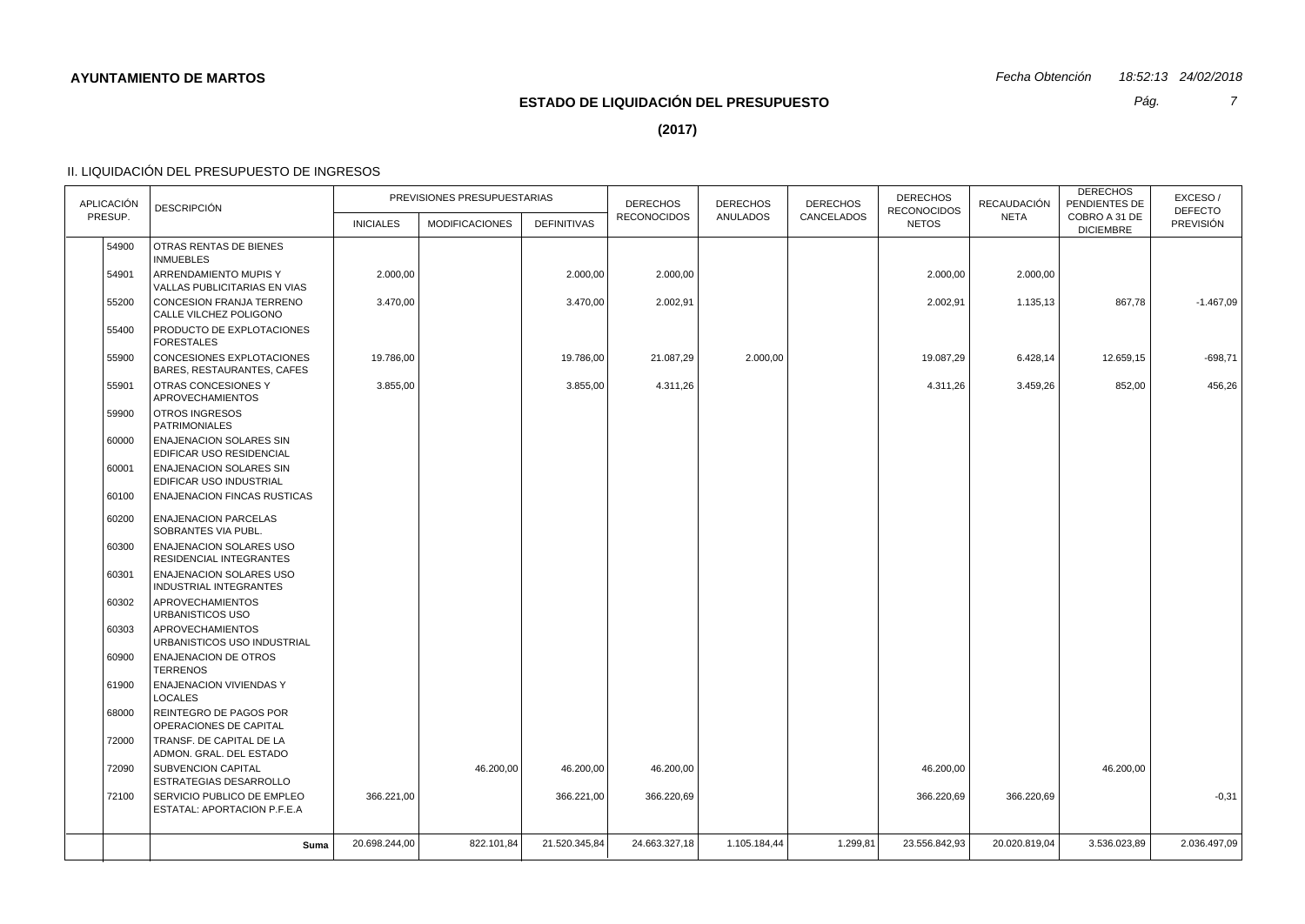# **ESTADO DE LIQUIDACIÓN DEL PRESUPUESTO**

*Pág.*

*8*

**(2017)**

| <b>APLICACIÓN</b> | <b>DESCRIPCIÓN</b>                                         | PREVISIONES PRESUPUESTARIAS |                       |                    | <b>DERECHOS</b>    | <b>DERECHOS</b> | <b>DERECHOS</b><br>CANCELADOS | <b>DERECHOS</b><br><b>RECONOCIDOS</b> | RECAUDACIÓN   | <b>DERECHOS</b><br>PENDIENTES DE  | EXCESO/<br><b>DEFECTO</b> |
|-------------------|------------------------------------------------------------|-----------------------------|-----------------------|--------------------|--------------------|-----------------|-------------------------------|---------------------------------------|---------------|-----------------------------------|---------------------------|
| PRESUP.           |                                                            | <b>INICIALES</b>            | <b>MODIFICACIONES</b> | <b>DEFINITIVAS</b> | <b>RECONOCIDOS</b> | <b>ANULADOS</b> |                               | <b>NETOS</b>                          | <b>NETA</b>   | COBRO A 31 DE<br><b>DICIEMBRE</b> | PREVISIÓN                 |
| 75080             | JUNTA A.: TRANSFERENCIAS DE<br><b>CAPITAL</b>              |                             |                       |                    |                    |                 |                               |                                       |               |                                   |                           |
| 75100             | SERVICIO ANDALUZ DE EMPLEO:<br><b>TRANSF. CAPITAL</b>      |                             |                       |                    |                    |                 |                               |                                       |               |                                   |                           |
| 76100             | DIPUTACION: TRANSFERENCIAS<br><b>DE CAPITAL</b>            |                             | 252.500,00            | 252.500,00         | 252.500,00         |                 |                               | 252.500,00                            | 50.000,00     | 202.500,00                        |                           |
| 76101             | DIPUTACION: TRANSFERENCIA<br>MATERIALES OBRAS P.F.E.A      | 164.780,00                  | 19,31                 | 164.799,31         | 164.799,31         |                 |                               | 164.799,31                            | 115.359,52    | 49.439,79                         |                           |
| 76102             | DIPUTACION: PLAN PROV.<br>COOPERAC. MPAL.                  | 103.646,00                  |                       | 103.646,00         | 103.645,82         |                 |                               | 103.645,82                            |               | 103.645,82                        | $-0,18$                   |
| 76600             | <b>OTRAS ENTIDADES LOCALES:</b><br><b>SUBV. FINALISTAS</b> |                             |                       |                    |                    |                 |                               |                                       |               |                                   |                           |
| 76700             | AYUDAS DE CAPITAL DE ADSUR                                 |                             |                       |                    |                    |                 |                               |                                       |               |                                   |                           |
| 76701             | CONSORCIOS:<br>TRANSFERENCIAS DE CAPITAL                   |                             |                       |                    |                    |                 |                               |                                       |               |                                   |                           |
| 77000             | <b>APORTACION CONVENIOS</b><br>URBANISTICOS (EMPRESAS)     |                             |                       |                    |                    |                 |                               |                                       |               |                                   |                           |
| 77001             | AYUDAS DE CAPITAL DE<br><b>EMPRESAS PRIVADAS</b>           |                             | 6.000,00              | 6.000,00           | 6.000,00           |                 |                               | 6.000,00                              | 6.000,00      |                                   |                           |
| 78000             | APORTACION CONVENIOS<br>URBANISTICOS (PARTICULARES)        |                             |                       |                    |                    |                 |                               |                                       |               |                                   |                           |
| 79000             | TRANSFERENCIAS DE CAPITAL<br>DEL FONDO SOCIAL EUROPEO      |                             |                       |                    |                    |                 |                               |                                       |               |                                   |                           |
| 79100             | TRANSFERENCIAS DE CAPITAL<br>DEL FONDO DE DESARROLLO       |                             | 33.382,98             | 33.382,98          | 33.382,98          |                 |                               | 33.382,98                             | 33.382,98     |                                   |                           |
| 79700             | OTRAS TRANSFERENCIAS DE<br>CAPITAL DE LA UNION EUROPEA     |                             |                       |                    |                    |                 |                               |                                       |               |                                   |                           |
| 83000             | <b>REINTEGROS PRESTAMOS A</b><br>CORTO PLAZO AL PERSONAL   |                             |                       |                    |                    |                 |                               |                                       |               |                                   |                           |
| 83100             | REINTEGROS PRESTAMOS A<br>LARGO PLAZO AL PERSONAL          | 55.000,00                   |                       | 55.000,00          | 53.735,00          |                 |                               | 53.735,00                             | 53.735,00     |                                   | $-1.265,00$               |
| 84000             | DEVOLUCION DE DEPOSITOS A<br><b>CORTO PLAZO</b>            |                             |                       |                    |                    |                 |                               |                                       |               |                                   |                           |
| 84001             | DEVOLUCION DE DEPOSITOS A<br><b>LARGO PLAZO</b>            |                             |                       |                    |                    |                 |                               |                                       |               |                                   |                           |
| 84100             | DEVOLUCION DE FIANZAS A<br><b>CORTO PLAZO</b>              |                             |                       |                    |                    |                 |                               |                                       |               |                                   |                           |
| 84101             | DEVOLUCION DE FIANZAS A<br><b>LARGO PLAZO</b>              |                             |                       |                    |                    |                 |                               |                                       |               |                                   |                           |
| 86000             | <b>ENAJENACION</b><br>ACCIONES/PARTICIP. EMPRESAS          |                             |                       |                    |                    |                 |                               |                                       |               |                                   |                           |
|                   | Suma                                                       | 21.021.670,00               | 1.114.004,13          | 22.135.674,13      | 25.277.390,29      | 1.105.184,44    | 1.299,81                      | 24.170.906,04                         | 20.279.296,54 | 3.891.609,50                      | 2.035.231,91              |